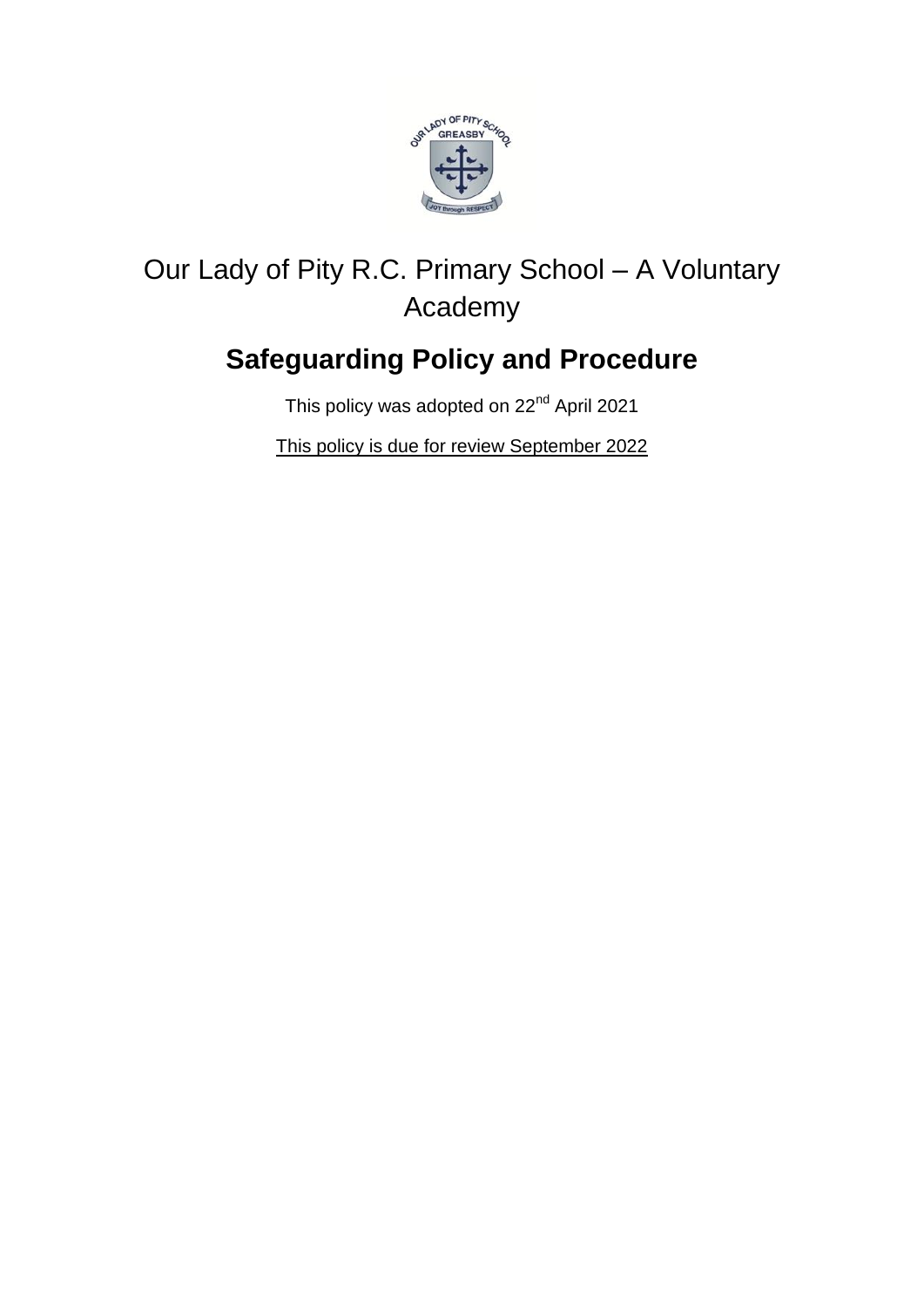# **Key Contacts:**

| <b>Role</b>                                         | <b>Name /Details</b>                                         | <b>Contact</b>                                                                   |
|-----------------------------------------------------|--------------------------------------------------------------|----------------------------------------------------------------------------------|
| Designated Safeguarding Lead                        | <b>Bernadette Galloway</b>                                   | bgalloway@ourladyofpity.co.uk                                                    |
| Deputy Designated Safeguarding<br>Lead              | <b>Clare Peers</b>                                           | cpeers@ourladyofpity.co.uk                                                       |
| Nominated governor for                              | Eileen Rogan                                                 | erogan@ourladyofpity.co.uk                                                       |
| Safeguarding / Child Protection                     | Victoria Silvester                                           | vsilvester@ourladyofpity.co.uk                                                   |
| <b>Chair of Governors</b>                           | <b>Peter Bentley</b>                                         | pbentley@ourladyofpity.co.uk                                                     |
| <b>Local Authority Designated Officer</b><br>(LADO) | Anne King                                                    | 0151 666 4442/5525<br>anneking1@wirral.gov.uk<br>and kerrywilliams@wirral.gov.uk |
| Head of Service Quality &<br>Safeguarding Children  | Joe Banham                                                   | 0151 666 4371                                                                    |
| <b>Prevent Co-ordinator</b>                         | <b>Alison Burnett</b>                                        | Alison.Burnett@Liverpool.gov.uk<br>07394559106                                   |
| Prevent Team Merseyside Police                      | <b>Prevent Team</b>                                          | 0151 777 8125                                                                    |
| <b>Director of Children's Services</b>              | Simon White                                                  | 0151 606 2000                                                                    |
| <b>Integrated Front Door</b>                        | Mon-Fri, 9am -5pm<br>For non-emergency but<br>possible crime | Tel: 0151 606 2008<br>ifd@wirral.gov.uk<br>Tel: 0151 677 6557                    |
| Police                                              | In an emergency<br>For non-emergency but<br>possible crime   | 999<br>101                                                                       |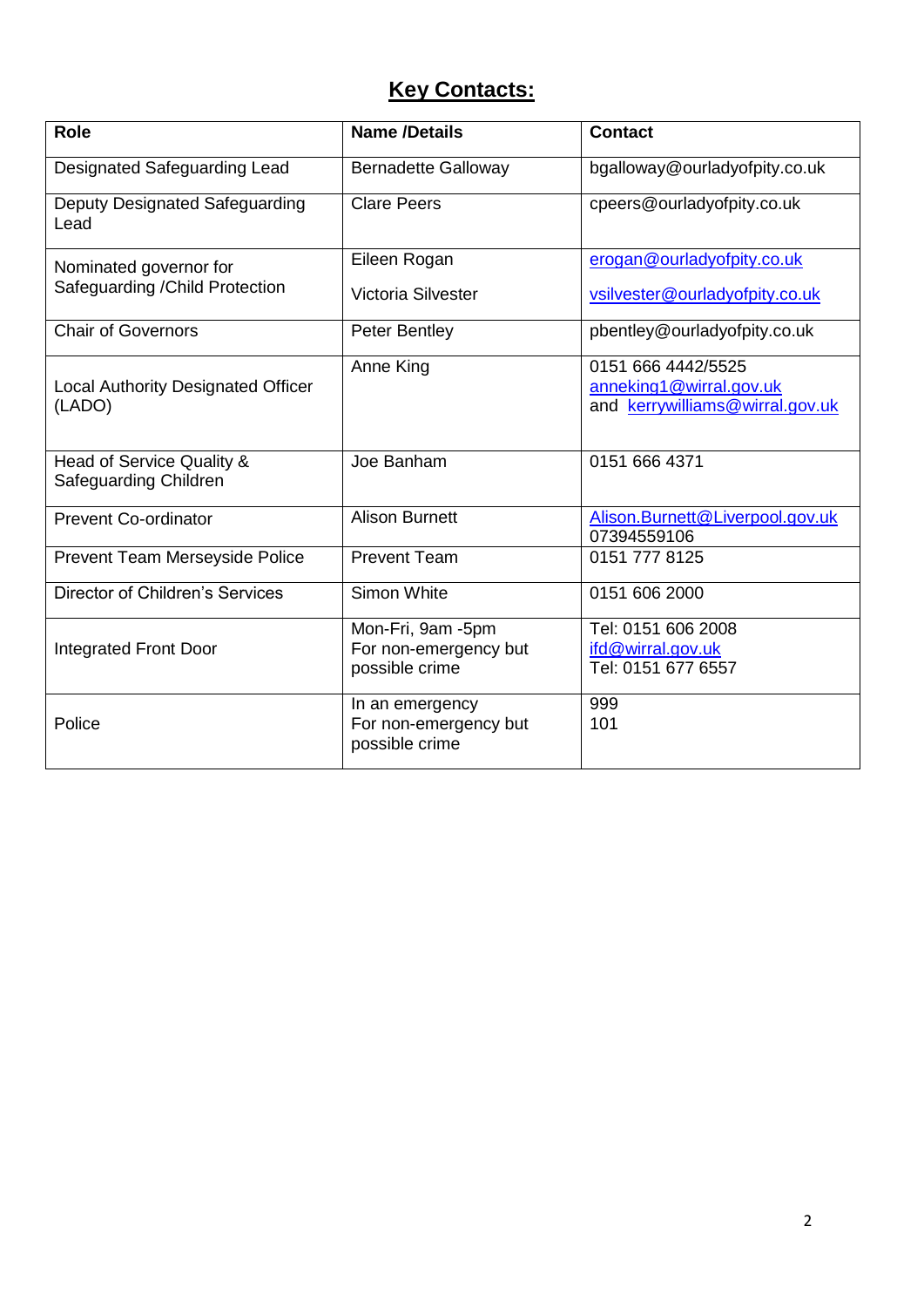# **School Record of Safeguarding Training:**

| <b>Whole School Safeguarding Training</b><br>(Due every three years)       |                                                                       | Date Completed | <b>Renewal Date</b> |
|----------------------------------------------------------------------------|-----------------------------------------------------------------------|----------------|---------------------|
| All Staff                                                                  |                                                                       | 19/7/2019      | 18/7/2022           |
| <b>Senior Designated Safeguarding Lead Training</b><br>(Due every 2 years) |                                                                       |                |                     |
| <b>Bernadette Galloway</b><br>Senior Designated Safeguarding Lead (DSL)    |                                                                       | 27/04/2021     | 26/4/2023           |
| <b>Clare Peers</b><br>Deputy Senior Designated Safeguarding Lead 1         |                                                                       | 27/04/2021     | 26/4/2023           |
| Nicola McShane                                                             |                                                                       | 27/04/2021     | 26/4/2023           |
| Deputy Senior Designated Safeguarding Lead 2                               |                                                                       |                |                     |
| Georgia Billington                                                         |                                                                       | 20/3/2020      | 19/3/2022           |
| Deputy Senior Designated Safeguarding Lead 3                               |                                                                       |                |                     |
| Sinead McMahon                                                             |                                                                       | 27/11/2020     | 27/11/2022          |
| Deputy Senior Designated Safeguarding Lead 4                               |                                                                       |                |                     |
| <b>Whole School Staff Refresher/updates (Annual)</b>                       |                                                                       | 1/9/2020       | 1/9/2021            |
| <b>Safer Recruitment Training</b>                                          |                                                                       |                |                     |
| <b>Bernadette Galloway</b>                                                 |                                                                       | 3/2/2021       | 1/2/2026            |
|                                                                            | <b>Governor Training (Foundation, Parent and Community Governors)</b> |                |                     |
| <b>Governor Name</b>                                                       | <b>Training Course Completed</b>                                      | Date Completed | <b>Renewal Date</b> |
| Peter Bentley                                                              | Child Protection, School<br>Governors                                 | 05/03/2020     | 04/03/2022          |
| Deacon John Fegan                                                          | Child Protection, School<br>Governors                                 | 23/10/2020     | 22/10/2022          |
| <b>Madeleine Haines</b>                                                    | Whole School Safeguarding                                             | 19/07/2019     | 18/07/2021          |
|                                                                            | Safeguarding Update Training<br>(Julie Merry)                         | 19/10/2020     | N/A                 |
| Jenny Jackson                                                              | <b>Senior Designated Person</b><br>Level 2 (Early Years)              | 16/3/2019      | 15/3/2021           |
|                                                                            | <b>Safer Recruitment Training</b>                                     | 10/5/2017      | 09/05/2022          |
| <b>Colin Lavelle</b>                                                       | <b>Child Protection for School</b><br>Governors                       | 02/11/2020     | 01/11/2022          |
| Eileen Rogan                                                               | <b>Child Protection for School</b><br>Governors                       | 18/09/2019     | 17/09/2021          |
|                                                                            | Prevent online training                                               | 06/09/2020     | 05/09/2022          |
|                                                                            | Safer Recruitment                                                     | 09/06/2016     | 08/06/2021          |
| Victoria Silvester                                                         | <b>Child Protection for School</b><br>Governors                       | 16/05/2020     | 15/05/2022          |
| Marieta Thomas                                                             | <b>Child Protection for School</b><br>Governors                       | 26/09/2020     | 25/09/2022          |
| Anna Turnbull                                                              | <b>Whole Staff Safeguarding</b><br>Training                           | 24/02/2020     | 23/02/2022          |
| DSL Prevent Training Update (for DSLs to disseminate to<br>ALL staff)      |                                                                       | Date Completed | <b>Renewal Date</b> |
|                                                                            |                                                                       |                |                     |
|                                                                            |                                                                       |                |                     |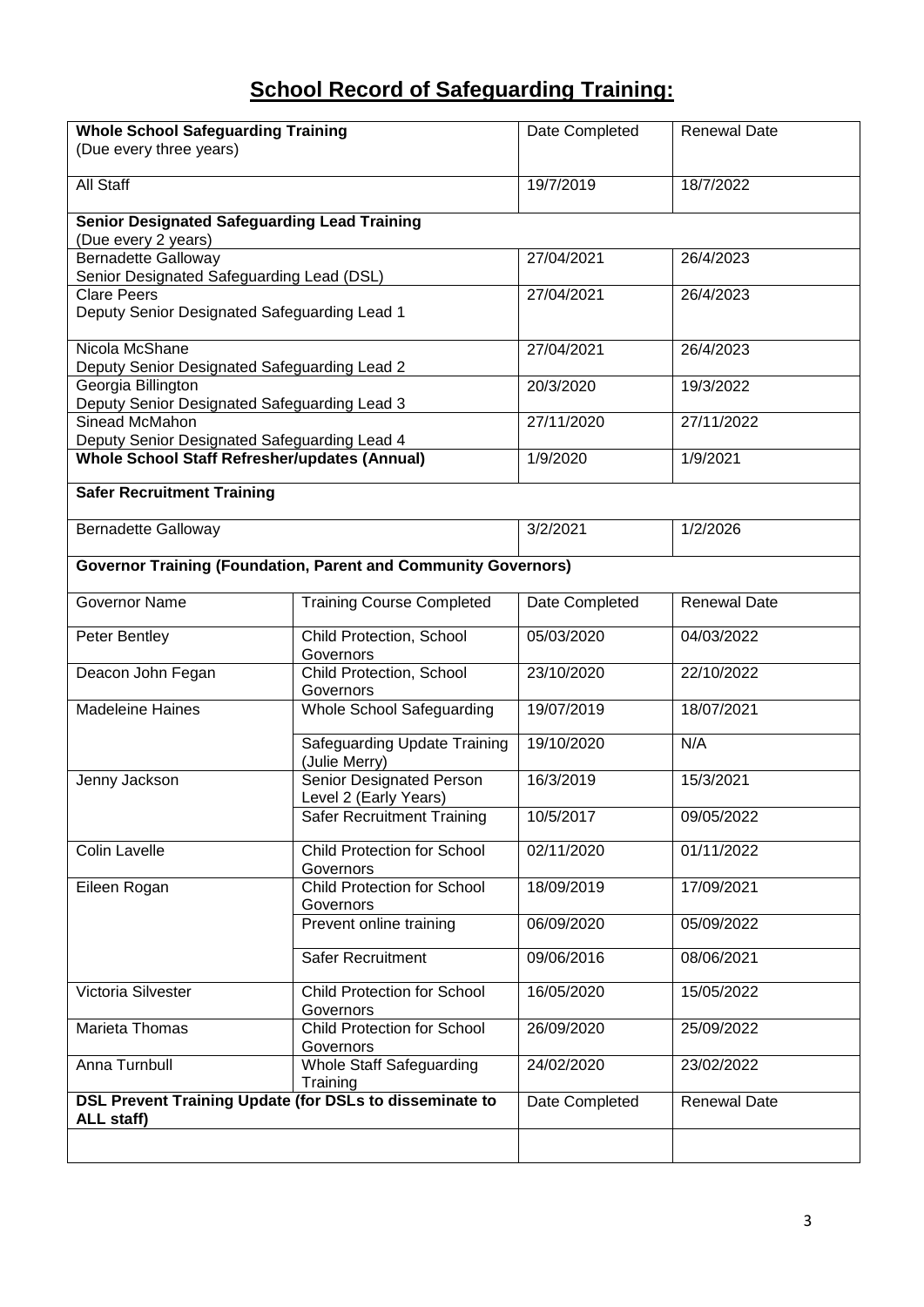# **Contents:**

| <b>Safeguarding Policy:</b><br>Pg. |                                                                             |                    |
|------------------------------------|-----------------------------------------------------------------------------|--------------------|
| 1                                  | Introduction                                                                | $\overline{4}$     |
| $\mathbf{2}$                       | <b>Our Ethos</b>                                                            | $\overline{4}$     |
| 3                                  | Scope                                                                       | 4                  |
| $\overline{\mathbf{4}}$            | <b>Legal Framework</b>                                                      | 5                  |
| 5                                  | COVID-19 / Roles and Responsibilities                                       | $\overline{5} - 7$ |
| 6                                  | <b>Supporting Children</b>                                                  | 8                  |
| $\overline{7}$                     | <b>Safeguarding Procedure</b>                                               | 9                  |
| 8                                  | Dealing with a Disclosure / Record Keeping                                  | 9/10               |
| 9                                  | Discussing Concerns with the Family                                         | $\overline{11}$    |
| 10                                 | Safer Workforce and Managing Allegations                                    | 12                 |
| 11                                 | Staff induction, training and development                                   | $\overline{13}$    |
| 12                                 | Confidentiality, consent and information sharing                            | 14                 |
| 13                                 | Inter-agency working                                                        | $\overline{14}$    |
| 14                                 | Contractors, Service and Activity Providers and Work Placement<br>Providers | 15                 |
| 15                                 | Whistleblowing and complaints                                               | 15                 |
| 16                                 | <b>Site Security</b>                                                        | 15                 |
| 17                                 | <b>Quality Assurance</b>                                                    | 16                 |
| 18                                 | <b>Policy Review</b>                                                        | 16                 |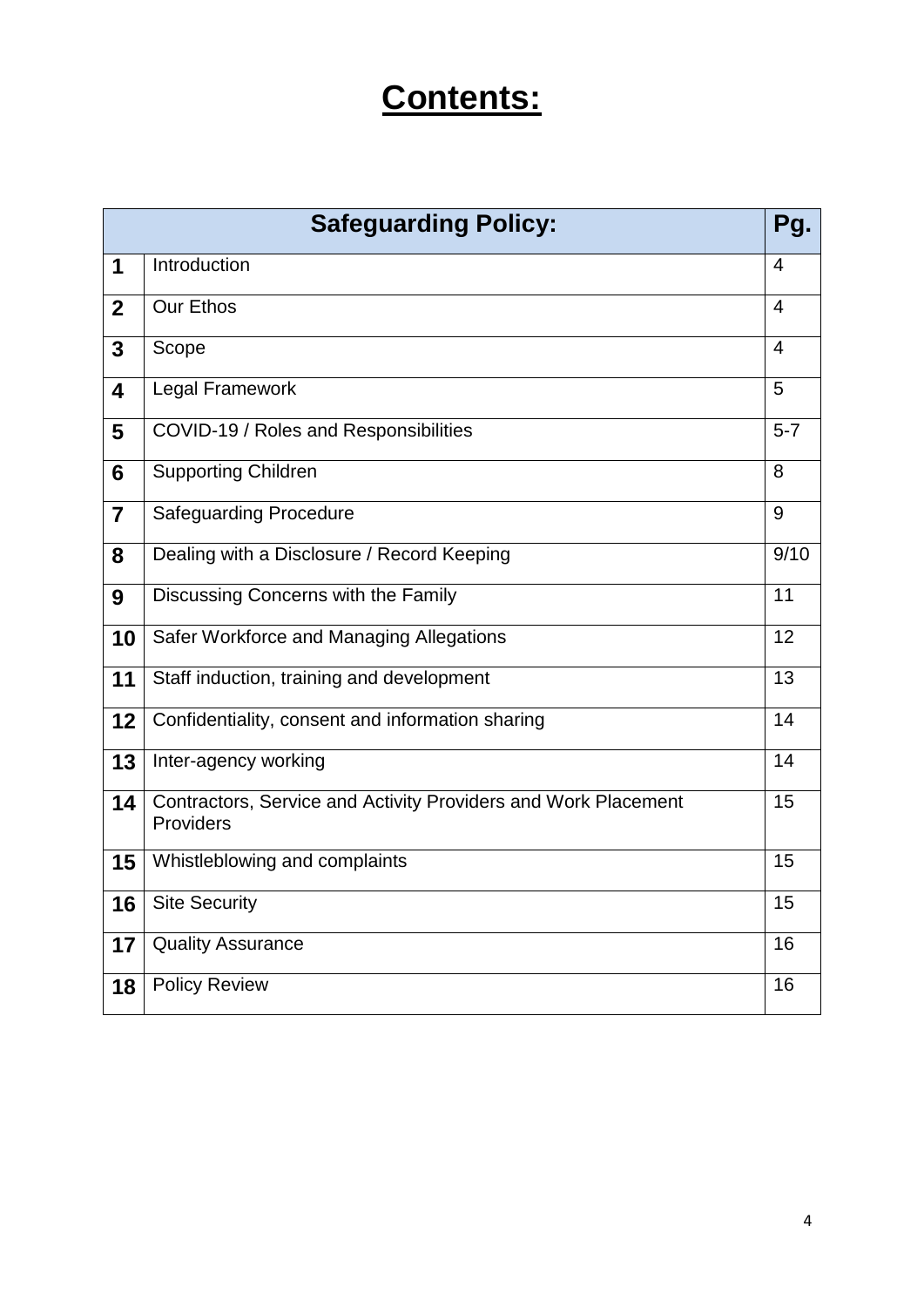# **Safeguarding Policy:**

## **INTRODUCTION:**

- 1.1. It is essential that **everybody** working in a school or college understands their safeguarding responsibilities. Safeguarding children is everyone's responsibility. Everyone who comes into contact with children and families has a role to play ensuring children and young people are safe from abuse, neglect exploitation and harm. Our school is committed to safeguarding children and aims to create a culture of vigilance. All staff should make sure that any decisions made are in the best interests of the child.
- 1.2. Our pupils' welfare is our paramount concern. The governing body will ensure that our school will safeguard and promote the welfare of pupils and work together with agencies to ensure that our school has adequate arrangements to identify, assess and support those children who are suffering or where significant harm is suggested. [\(https://www.wirralsafeguarding.co.uk/procedures/1-2-recognition-significant-harm/\)](https://www.wirralsafeguarding.co.uk/procedures/1-2-recognition-significant-harm/)
- 1.3. Our school is a community and all those directly connected, staff members, governors, parents, families and pupils, have an essential role to play in making it safe and secure for all.
- 1.4. This procedure document provides the basis for good practice within the school for Safeguarding work. It should be read in conjunction with the Wirral Safeguarding Partnership safeguarding Policies and Procedures ([https://www.wirralsafeguarding.co.uk/procedures/\)](https://www.wirralsafeguarding.co.uk/procedures/), plus the safeguarding appendix document. These are in keeping with relevant national procedures and reflect what the partnership considers to be safe and professional practice in this context.

#### **2 OUR ETHOS:**

- 2.1 We believe that this school should provide a caring, positive, safe and stimulating environment that promotes the social, physical, spiritual and moral development of the individual child; enabling all children to thrive.
- 2.2 We recognise the importance of providing an environment within our school that will help children feel safe and respected. We recognise the importance of enabling children to talk openly and to feel confident that they will be listened to. We recognise that both mental and physical health are relevant to safeguarding and the welfare of children
- 2.3 We recognise that all adults within the school, including permanent, supply staff, temporary staff, volunteers, parents and governors, have a full and active part to play in protecting our pupils from harm.
- 2.4 We will work pro-actively with parents to build a solid understanding of the school's responsibilities to ensure the welfare of all children, including the need for referrals to other agencies in some situations.

#### **3 SCOPE**

3.1 In line with the law, this policy defines a child as anyone under the age of 18 years but in the case of SEN it is up to 25 years of age.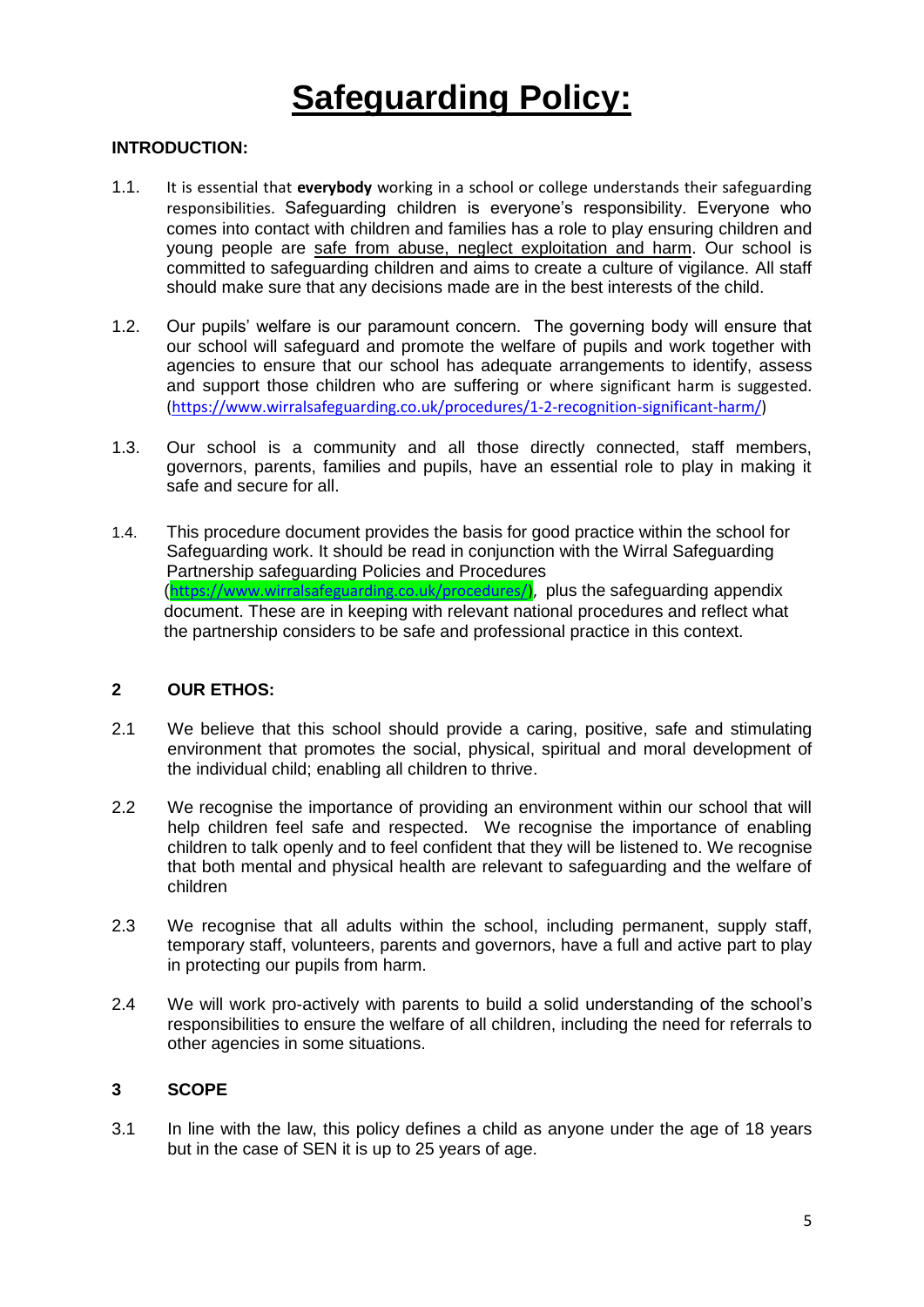- 3.2 This policy applies to all members of staff in our school, including all permanent, temporary and support staff, governors, volunteers, contractors and external service or activity providers.
- 3.3 This policy applies to all learners in this school.

## **4 THE LEGAL FRAMEWORK**

- 4.1 Section 175 of the Education Act 2002 places a duty on governing bodies of maintained schools and further education institutions (including sixth-form colleges) to make arrangements for ensuring that their functions relating to the conduct of the school are exercised with a view to safeguarding and promoting the welfare of children who are pupils at the school. Section 157 of the same Act places a similar duty on non-maintained and independent schools, including free schools and academies.
- 4.2 Under section 10 of the Children Act 2004, all maintained schools, further education colleges and independent schools, including free schools and academies, are required to co-operate with the local authority to improve the well-being of children in the local authority area.
- 4.3 Under section 14B of the Children Act 2004, the Local Safeguarding Children Board can require a school or further education institution to supply information in order to perform its functions. This must be complied with.
- 4.4 This policy and the accompanying procedure have been developed in accordance with the following statutory guidance and local safeguarding procedures:

*Working Together to Safeguard Children: A Guide to Inter-Agency Working to Safeguard and Promote the Welfare of Children, July 2018:*

*<https://www.gov.uk/government/publications/working-together-to-safeguard-children--2>*

*Keeping Children Safe in Education: Statutory Guidance for Schools and Colleges, September 2022*

[https://assets.publishing.service.gov.uk/government/uploads/system/uploads/attachment\\_data/file](https://assets.publishing.service.gov.uk/government/uploads/system/uploads/attachment_data/file/1007260/Keeping_children_safe_in_education_2021.pdf) [/1007260/Keeping\\_children\\_safe\\_in\\_education\\_2021.pdf](https://assets.publishing.service.gov.uk/government/uploads/system/uploads/attachment_data/file/1007260/Keeping_children_safe_in_education_2021.pdf)

# **All procedures can be found on the Wirral Safeguarding Children Partnership website:**

<https://www.wirralsafeguarding.co.uk/procedures/>

# **5 COVID-19 / ROLES AND RESPONSIBILITIES**

5.1 Keeping Children Safe in Education (KCSIE) remained in force throughout the response to coronavirus (COVID-19).

The department has issued non-statutory interim guidance on [safeguarding](https://www.gov.uk/government/publications/covid-19-safeguarding-in-schools-colleges-and-other-providers) in schools, [colleges and other providers during the coronavirus outbreak.](https://www.gov.uk/government/publications/covid-19-safeguarding-in-schools-colleges-and-other-providers) This guidance supports governing bodies, proprietors, senior leadership teams and designated safeguarding leads to continue to have appropriate regard to KCSIE and keep their children safe. It suggests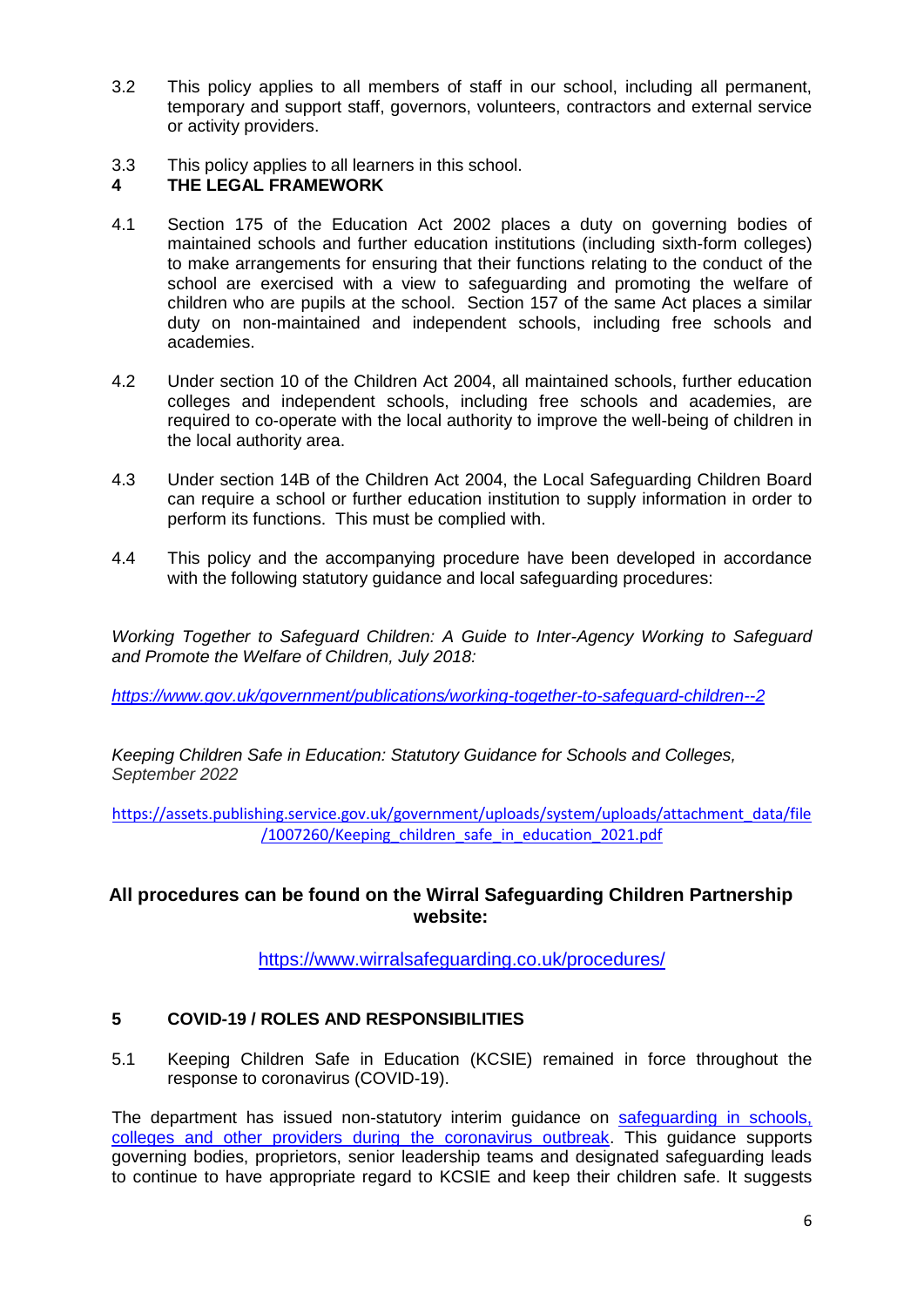where schools and colleges might consider safeguarding policy and process differently when compared to business as usual.

5.2 The school's Designated Safeguarding Lead (DSL) with overall designated responsibility for safeguarding is Bernadette Galloway. We have 4 deputy designated safeguarding leads, Clare Peers, Nicola McShane, Georgia Billington and Sinead McMahon to ensure there is appropriate cover for this role at all times. **The responsibilities of all Designated Safeguarding Lead are described in Appendix A.**

The Designated Safeguarding Lead will be on our school's leadership team and their role of Designated Safeguarding Lead (and the deputy) will be **explicit in their job description**. This person should have the appropriate authority and be given the time, funding, training, resources and support to provide advice and support to other staff on child welfare and Safeguarding matters, to take part in strategy discussions and inter-agency meetings – and/or to support other staff to do so – and to contribute to the assessment of children. The designated safeguarding lead (and any deputies) are most likely to have a complete safeguarding picture and be the most appropriate person to advise on the response to safeguarding concerns. (KCSIE, 2021).

- 5.3 The school has a **nominated governor, Victoria Silvester** responsible for safeguarding to champion good practice, to liaise with the head teacher and to provide information and reports to the governing body.
- 5.4 The **case manager for dealing with allegations** of abuse made against school staff members is the head teacher. The case manager for dealing with allegations against the head teacher is the chair of governors, Peter Bentley. **The procedure for managing allegations is detailed in Appendix C.**
- 5.5 The **Head of School** or proprietor will ensure that the policies and procedures adopted by the governing body are fully implemented and sufficient resources and time are allocated to enable staff members to discharge their safeguarding responsibilities. All staff and other adults are clear about procedures where they are concerned about the safety of a child, including if children go missing from school.
- 5.6 The **governing body** is collectively responsible for ensuring that safeguarding arrangements are fully embedded within the school's ethos and reflected in the school's day-to-day practice.
- 5.7 **All staff members, governors, volunteers and external providers** know how to recognise signs and symptoms of abuse, how to respond to pupils who disclose abuse and what to do if they are concerned about a child. They are aware that behaviours and physical signs linked to behaviours that put children in danger. All staff should know what to do if a child tells them he/she is being abused or neglected. Staff should know how to manage the requirement to maintain an appropriate level of confidentiality. This means only involving those who need to be involved, such as the designated safeguarding lead (or a deputy) and children's social care. Staff should never promise a child that they will not tell anyone about a report of abuse, as this may ultimately not be in the best interests of the child. Safeguarding issues can manifest themselves via peer on peer abuse. This may include, but not limited to: bullying (including cyber bullying), gender based violence/sexual harassment, sexual assaults, harmful sexual behaviour and sexting. Staff should recognise that children are capable of abusing their peers. (See 7-minute Briefing in Appendix C).
- 5.8 Staff must challenge any form of derogatory and sexualised language or behaviour. Staff should be vigilant to sexualised/aggressive touching/grabbing Recent DfE guidance situates sexual violence, sexual harassment and harmful sexual behaviour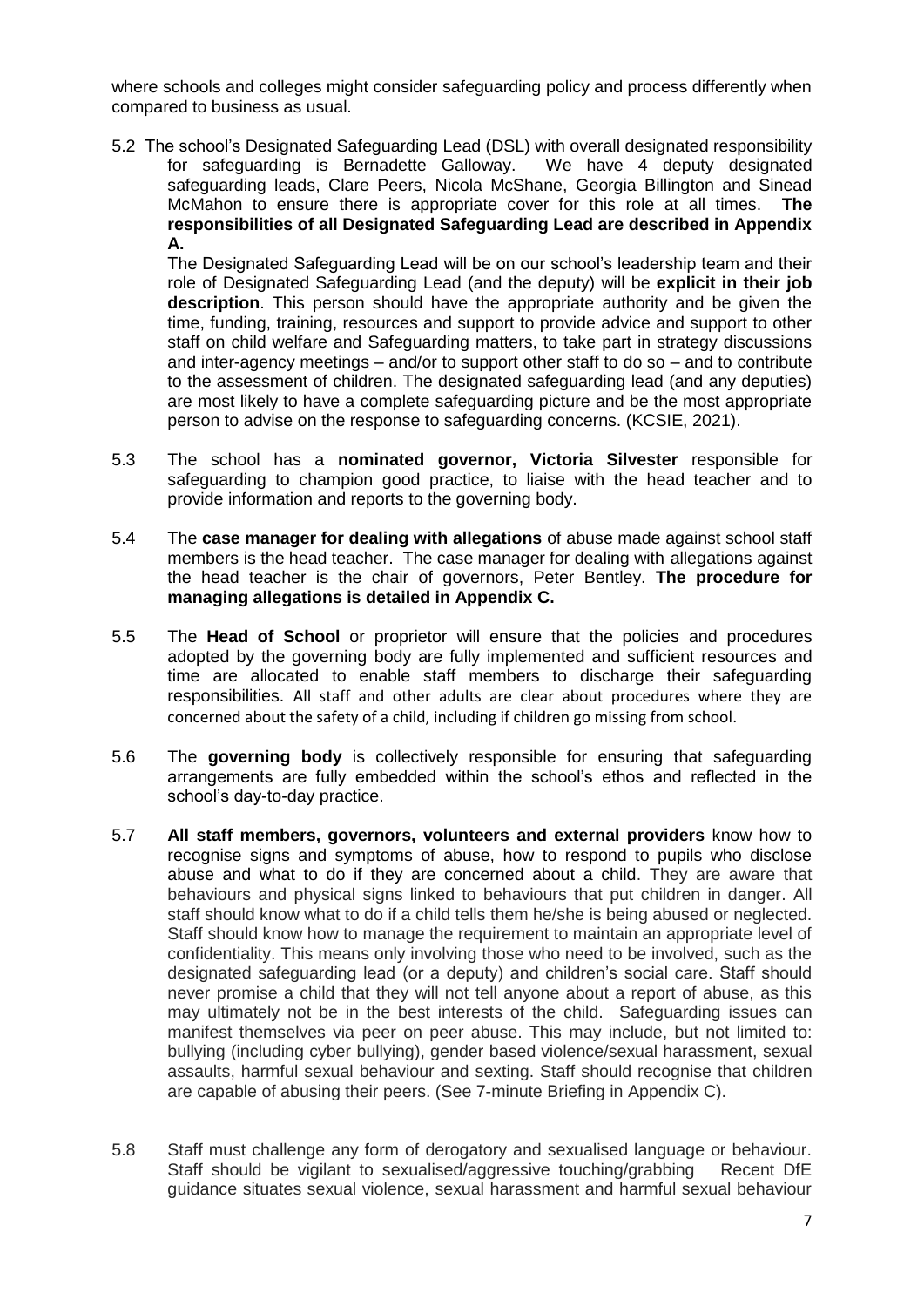in the context of developing a whole-school safeguarding culture, where sexual misconduct is seen as unacceptable, and not 'banter' or an inevitable part of growing up. Advice about tackling and reporting sexual harassment in schools and colleges from Sept 2021 is here:

[https://assets.publishing.service.gov.uk/government/uploads/system/uploads/attachment\\_](https://assets.publishing.service.gov.uk/government/uploads/system/uploads/attachment_data/file/999239/SVSH_2021.pdf) [data/file/999239/SVSH\\_2021.pdf](https://assets.publishing.service.gov.uk/government/uploads/system/uploads/attachment_data/file/999239/SVSH_2021.pdf)

 It should be recognised that these issues are likely to occur, and so schools should have procedures in place to deal with them. Groups at particular risk include girls, students who identify as Lesbian, Gay, Bisexual, Transgender+ (LGBT+), or are perceived by peers to be LGBT+, and pupils with SEND. Pupils are protected from 'upskirting', bullying, homophobic, biphobic and transphobic behaviour, racism, sexism, and other forms of discrimination

Any discriminatory behaviours are challenged, and children are supported to understand how to treat others with respect. We also have a statutory duty to report and record any of the above incidents.

The appropriate safeguarding lead person should be familiar with the full 2020 guidance from the UK Council for Internet Safety (UKCIS), Sharing nudes and seminudes: advice for education settings working with children and young people

#### [https://www.gov.uk/government/publications/sharing-nudes-and-semi-nudes-advice-for](https://www.gov.uk/government/publications/sharing-nudes-and-semi-nudes-advice-for-education-settings-working-with-children-and-young-people)[education-settings-working-with-children-and-young-people](https://www.gov.uk/government/publications/sharing-nudes-and-semi-nudes-advice-for-education-settings-working-with-children-and-young-people)

It is important that schools record incidents across the whole spectrum of sexual violence, sexual harassment, and harmful sexualised behaviours so that they can understand the scale of the problem in their own schools and make appropriate plans to reduce it. For more guidance go to:

[Sexual violence and sexual harassment between children in schools and colleges](https://assets.publishing.service.gov.uk/government/uploads/system/uploads/attachment_data/file/999239/SVSH_2021.pdf)  [\(publishing.service.gov.uk\)](https://assets.publishing.service.gov.uk/government/uploads/system/uploads/attachment_data/file/999239/SVSH_2021.pdf) – from September 2021

The guidance covers: It covers what sexual violence and harassment is, schools' and colleges' legal responsibilities, a whole school or college approach to safeguarding and child protection and how to respond to reports of sexual violence and sexual harassment

All such incidents should be immediately reported to the Designated Safeguarding Lead (DSL) or equivalent and managed in line with your setting's child protection policies. Victims of harm should be supported by the school's pastoral system.

A bespoke helpline for children and young people who've experienced abuse at school, and for worried adults and professionals that need support and guidance. If you are concerned about something, you can contact the NSPCC helpline Report Abuse in Education on 0800 136 663 or email help@nspcc.org.uk.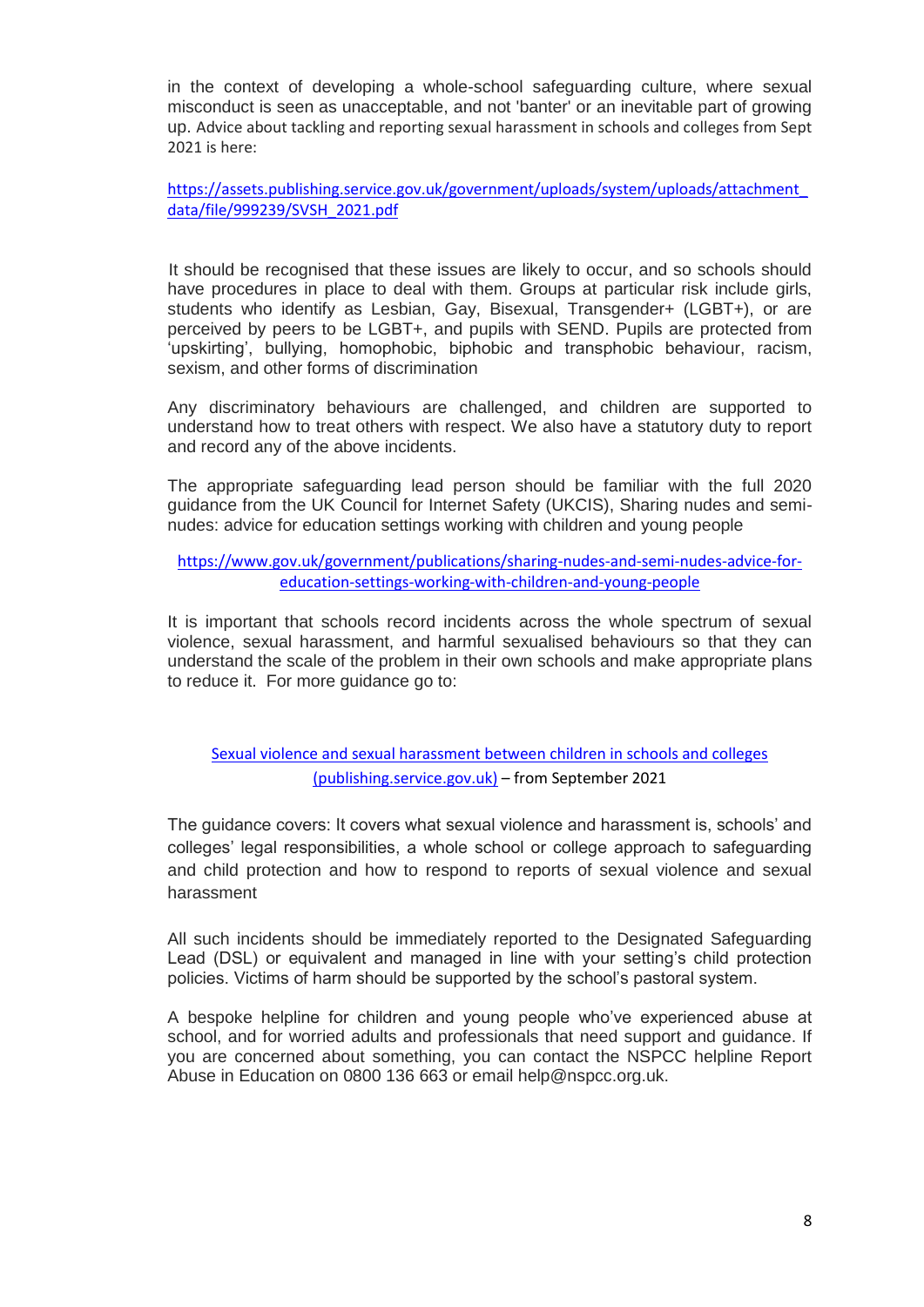5.9 There is a policy regarding the use of mobile phones, cameras and other digital recording devices e.g. i-Pads. For online safety, there is within the policy support about children accessing the internet whilst they're at school using data on their phones (3G or 4G networks). The Acceptable Use and Bring Your Own Device to School polices are available on request from the school office and issued to all staff when appointed.

There is a policy for remote learning that demonstrates on understanding of how to follow safeguarding procedures when planning remote education strategies and teaching remotely during the coronavirus (COVID-19) outbreak. (All IT policies can be located on the school website or on request from the school office.)

Remote education good practice - GOV.UK (www.gov.uk) [Safeguarding and remote education during coronavirus \(COVID-19\) -](https://www.gov.uk/guidance/safeguarding-and-remote-education-during-coronavirus-covid-19) GOV.UK [\(www.gov.uk\)](https://www.gov.uk/guidance/safeguarding-and-remote-education-during-coronavirus-covid-19) Review your remote education provision - GOV.UK (www.gov.uk)

# **6 SUPPORTING CHILDREN**

- 6.1 We recognise that children who are abused or witness violence (Domestic Abuse) are likely to have low self-esteem and may find it difficult to develop a sense of selfworth. [https://www.gov.uk/guidance/domestic-abuse-how-to-get-help.](https://www.gov.uk/guidance/domestic-abuse-how-to-get-help) They may feel helpless, humiliated and some sense of blame. Our school may be the only stable, secure and predictable element in their lives.
- 6.2 We accept that the behaviour of a child in these circumstances may range from that which is perceived to be normal to aggressive or withdrawn.
- 6.3 Our school will support all pupils by:
	- $\triangleright$  ensuring the content of the curriculum includes social and emotional aspects of learning; Through PSHE and other curriculum contexts, pupils are encouraged to talk about feelings and deal assertively with pressures, are listened to, and know to whom they can turn to for help and advice:
	- $\triangleright$  providing pupils with a range of appropriate adults to approach if they are in difficulties; and ensuring that pupils are taught about safeguarding so that they 'recognise when they are at risk and how to get help when they need it' (KCSIE 2020)
	- $\triangleright$  supporting the child's development in ways that will foster security, confidence and independence and encourage the development of self-esteem and self-assertiveness while not condoning aggression or bullying; The anti-bullying policy is located on the school website and on request from the school office.
	- $\triangleright$  ensuring a comprehensive curriculum response to online safety, enabling children and parents to learn about the risks of new technologies and social media and to use these responsibly; plus Relationship and Sexual Health Education (RSHE) requirements
	- $\triangleright$  liaising and working together with other support services and those agencies involved in safeguarding children; including domestic abuse <https://www.gov.uk/government/consultations/domestic-abuse-act-statutory-guidance>
	- $\triangleright$  ensuring that the curriculum will help children stay safe, recognise when they do not feel safe and identify who they might or can talk to and will support young people to become more resilient to inappropriate behaviours towards them, risk taking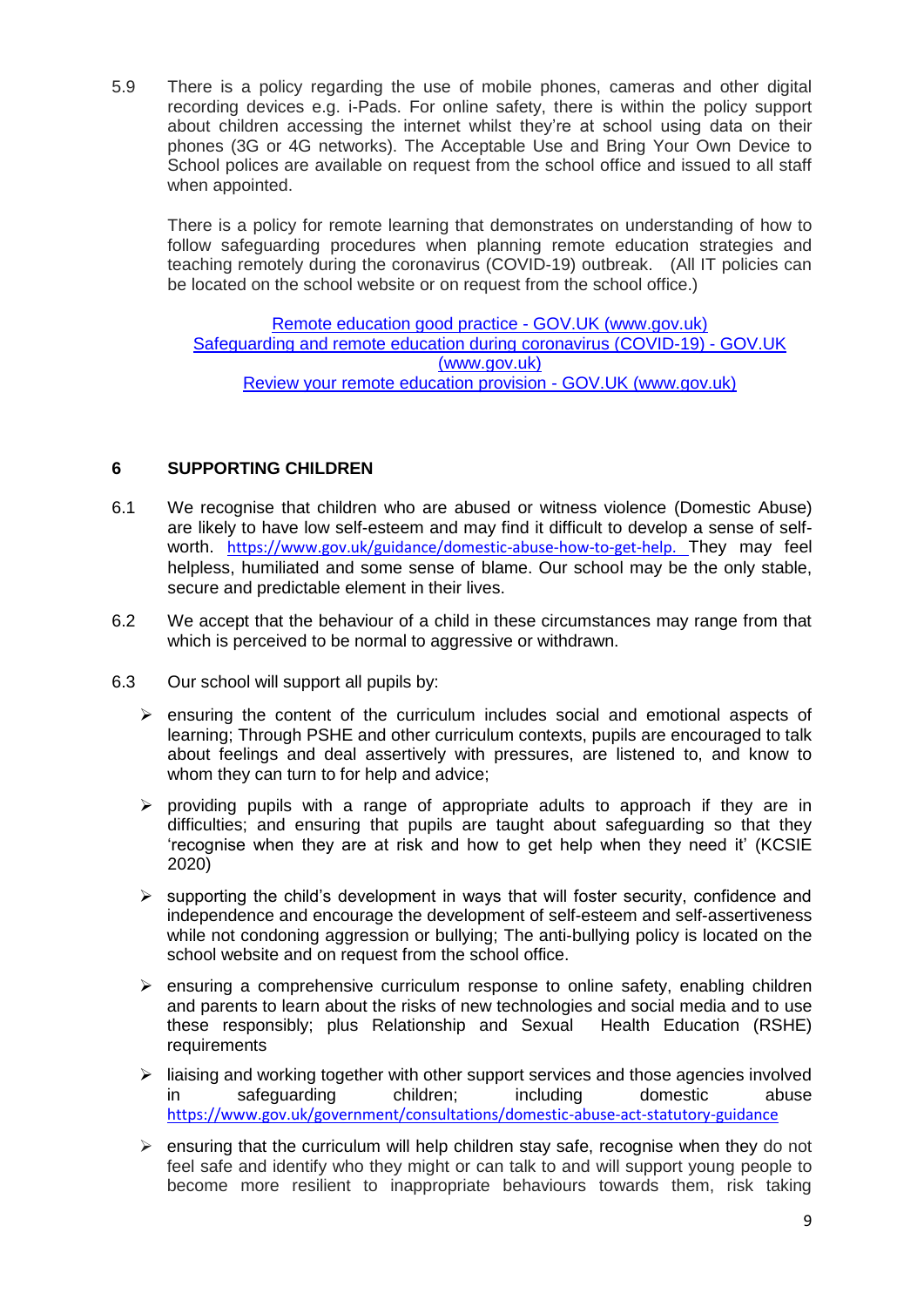behaviours and behaviours that children may be coerced into including, sexual harassment, peer-on-peer abuse, 'sexting' and the displaying of 'Harmful Sexualised Behaviour'; [https://www.csacentre.org.uk/resources/key-messages/harmful-sexual](https://www.csacentre.org.uk/resources/key-messages/harmful-sexual-behaviour/)[behaviour/](https://www.csacentre.org.uk/resources/key-messages/harmful-sexual-behaviour/)

- $\triangleright$  having a behaviour policy that is aimed at supporting vulnerable pupils in the school. The school will ensure that each pupil knows that some behaviour is unacceptable but that they are valued and not to be blamed for any abuse which has occurred; The behaviour policy can be found on our website and a paper copy can be found at the School Office.
- $\triangleright$  The behaviour policy outlines measures to prevent bullying, including cyber-bullying, prejudice-based and discriminatory bullying
- $\triangleright$  Clear procedures are in place for addressing and minimising the risk of peer-on-peer abuse, including sexual violence and sexual harassment - these procedures are easily understood and easily accessible
- acknowledging the importance of 'contextual safeguarding', <https://contextualsafeguarding.org.uk/> which considers wider environmental factors in a pupil's life that may be a threat to their safety and/or welfare. [\(Working together to](https://www.gov.uk/government/publications/working-together-to-safeguard-children--2)  [safeguard children July 2018](https://www.gov.uk/government/publications/working-together-to-safeguard-children--2) and KCSIE September 2021).
- $\triangleright$  liaising with a range of Early Help agencies that support the pupil such as Health Services, Wirral Social Care, Child and Adolescent Mental Health Services, Education Welfare Services, Special Educational Support Services, Youth Services and the Educational Psychology Service. [https://www.gov.uk/government/publications/promoting-children-and-young-peoples](https://www.gov.uk/government/publications/promoting-children-and-young-peoples-emotional-health-and-wellbeing)[emotional-health-and-wellbeing](https://www.gov.uk/government/publications/promoting-children-and-young-peoples-emotional-health-and-wellbeing)
- $\triangleright$  ensuring that, when a pupil who is the subject of a Child Protection Plan leaves, their information is transferred to the new school within two weeks and that the child's Social Worker is informed that the child has moved;
- $\triangleright$  After 20 days absence if a child has moved and the new school is unknown the school will post details on the 'Pupil to Pupil' register;
- $\triangleright$  alert the authority if it is aware of any child being looked after under a Private Fostering arrangement. On admission to school, and at other times, the school will be vigilant in identifying any private fostering arrangement. (See Appendix C)
- $\triangleright$  acknowledging that a child that is looked after (CLA) or has been previously looked after by the Local Authority potentially remains vulnerable and all staff should have the skills, knowledge and understanding to keep CLA and previously looked after children safe. It is important that all agencies work together and prompt action is taken on concerns to safeguard these children, who are a particularly vulnerable group;
- $\triangleright$  applying disciplinary measures such as restraint or isolation in response to incidents involving children with special educational needs and disabilities (SEND), by considering the risks carefully, given the additional vulnerability of the group;
- $\triangleright$  recognising that to safeguard a pupil, it may be necessary to use restraint and yet restraint is likely to impact on the well-being of the child. By planning positive and proactive behaviour support, schools and colleges can reduce the occurrence of risky behaviour and the need to use restraint. Guidance is available here:

*<https://www.gov.uk/government/publications/use-of-reasonable-force-in-schools>*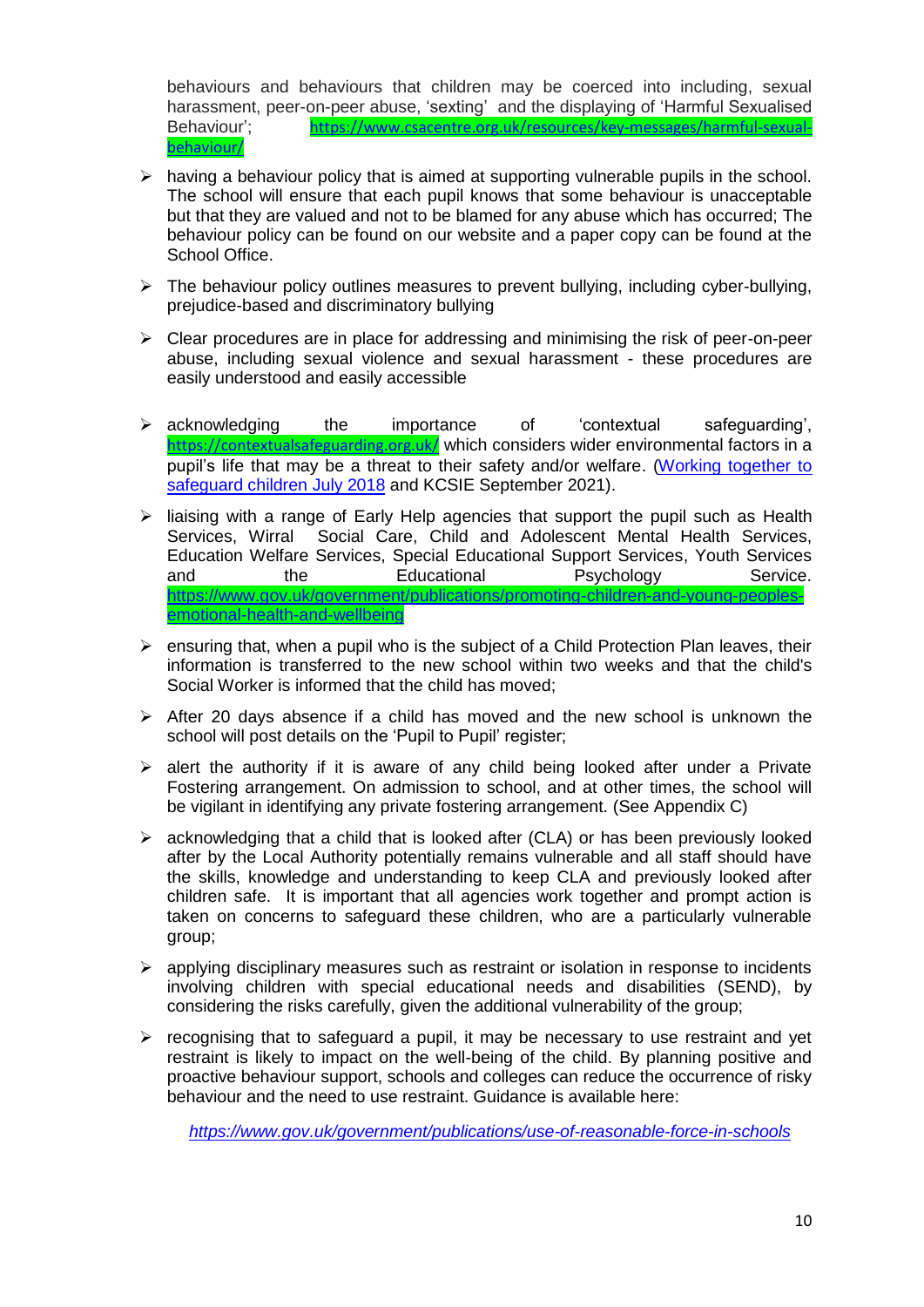### **7 SAFEGUARDING PROCEDURE**

- 7.1 We have developed a structured procedure in line with *Wirral Safeguarding Children Partnership* which will be followed by all members of the school community in cases of suspected abuse. **This is detailed in Appendix B.**
	- 7.2 In line with the procedures, the Integrated Front Door will be contacted as soon as there is a significant concern (0151 606 2008 / [ifd@wirral.gov.uk\)](mailto:ifd@wirral.gov.uk)
- 7.3 The name of the Designated Safeguarding Lead will be clearly advertised and on the website, with a statement explaining the school's role in referring and monitoring cases of suspected abuse.
- 7.4 We will ensure all parents and carers are aware of the responsibilities of staff members to safeguard and promote the welfare of children by publishing the policy and procedures on our website and by referring to them in our introductory school materials.
- 7.5 We will use the NPCC- [When to call the police](https://www.npcc.police.uk/documents/Children%20and%20Young%20people/When%20to%20call%20the%20police%20guidance%20for%20schools%20and%20colleges.pdf) to help designated safeguarding leads understand when they should consider calling the police and what to expect when they do.

## **8 DEALING WITH A DISCLOSURE MADE BY A CHILD – ADVICE FOR ALL MEMBERS OF STAFF**

8.1 *If a child discloses that he or she has been abused in some way, the member of staff or volunteer should follow this guidance:*



In addition:

- $\triangleright$  Inform the Designated Safeguarding Lead without delay and follow safeguarding process.
- $\triangleright$  Complete the Safeguarding incident/welfare concern form and pass it to the DSL.

*Dealing with a disclosure from a child and safeguarding issues can be stressful. Consider seeking support for yourself and discuss this with the DSL.*

Further information about what to do if you are worried that a child is being abused is available here in advice for practitioners: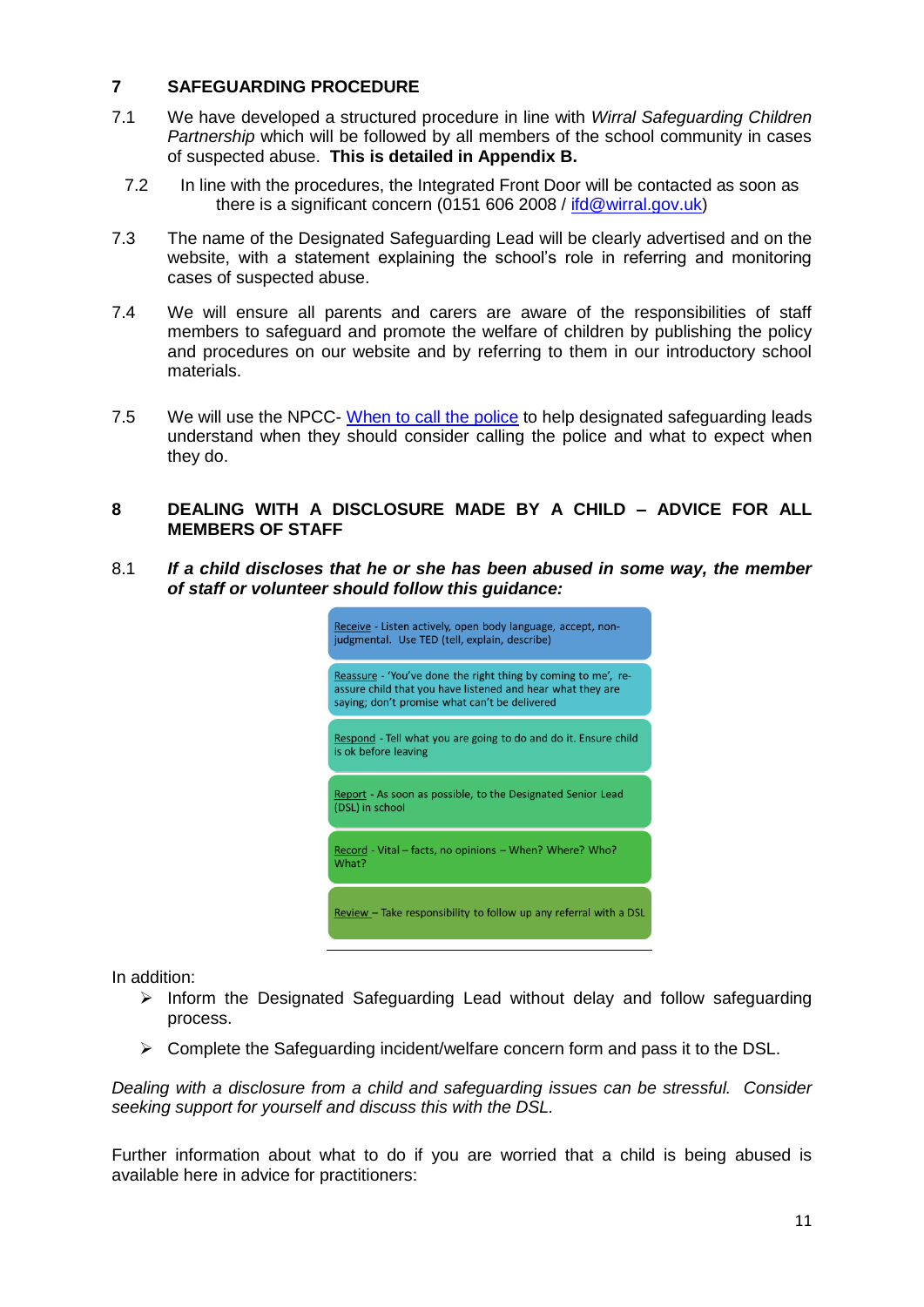## **RECORD KEEPING**

- 8.2 All concerns, discussions and decisions made and the reasons for those decisions **must** be recorded in writing (signed and dated). Supporting Families, Enhancing Future model (SFEF) to be used to capture the child's voice and their daily lived experience.
- 8.3 We will continue to support any pupil leaving the school about whom there have been concerns by ensuring that all appropriate information, including Safeguarding and welfare concerns, is forwarded under confidential cover to the pupil's new school as a matter of priority.
- 8.4 Schools should have at least two emergency contacts for every child in the school in case of emergencies, and in case there are welfare concerns at the home in order to reduce the risk of not making contact with family members where welfare and/or safeguarding concerns are identified. (Keeping Children Safe in Education 2021)

#### **DISCUSSING CONCERNS WITH THE FAMILY AND THE CHILD – ADVICE FOR THE DESIGNATED SAFEGUARDING LEAD (DSL)**

- 9.1 In general, you should always discuss any concerns the school may have with the child's parents. They need to know that you are worried about their child. However, you should not discuss your concerns if you believe that this would place the child at greater risk or lead to loss of evidence for a police investigation.
- 9.2 If you make a decision not to discuss your concerns with the child's parents or carers, this must be recorded in the child's Safeguarding file with a full explanation for your decision.
- 9.3 It is important to record and consider the child's wishes and feelings, as part of planning what action to take in relation to concerns about their welfare. Capturing the lived experience of the child is paramount to ensure that actions remain child-centred (See Appendix C (Supporting Families Enhancing Futures - SFEF) model to capture the child's lived experience and their own words when possible.
- 9.4 When talking to children, you should take account of their age, understanding and preferred language, which may not be English. It is also important to consider how a SEND child may need support in communicating.
- 9.5 How you talk to a child will also depend on the substance and seriousness of the concerns. You may need to seek advice from the Integrated Front Door or the police to ensure that neither the safety of the child nor any subsequent investigation is jeopardised.
- 9.6 If concerns have arisen as a result of information given by a child, it is important to reassure the child but not to promise confidentiality.
- 9.7 It is expected that you discuss your concerns with the parents and seek their agreement to making a referral to the Integrated Front Door, unless you consider that this would place the child at increased risk of significant harm.
- 9.8 You do not need the parents' consent to make a referral if you consider the child is in need of protection, although parents will ultimately be made aware of which organisation made the referral. If parents refuse to give consent to a referral but you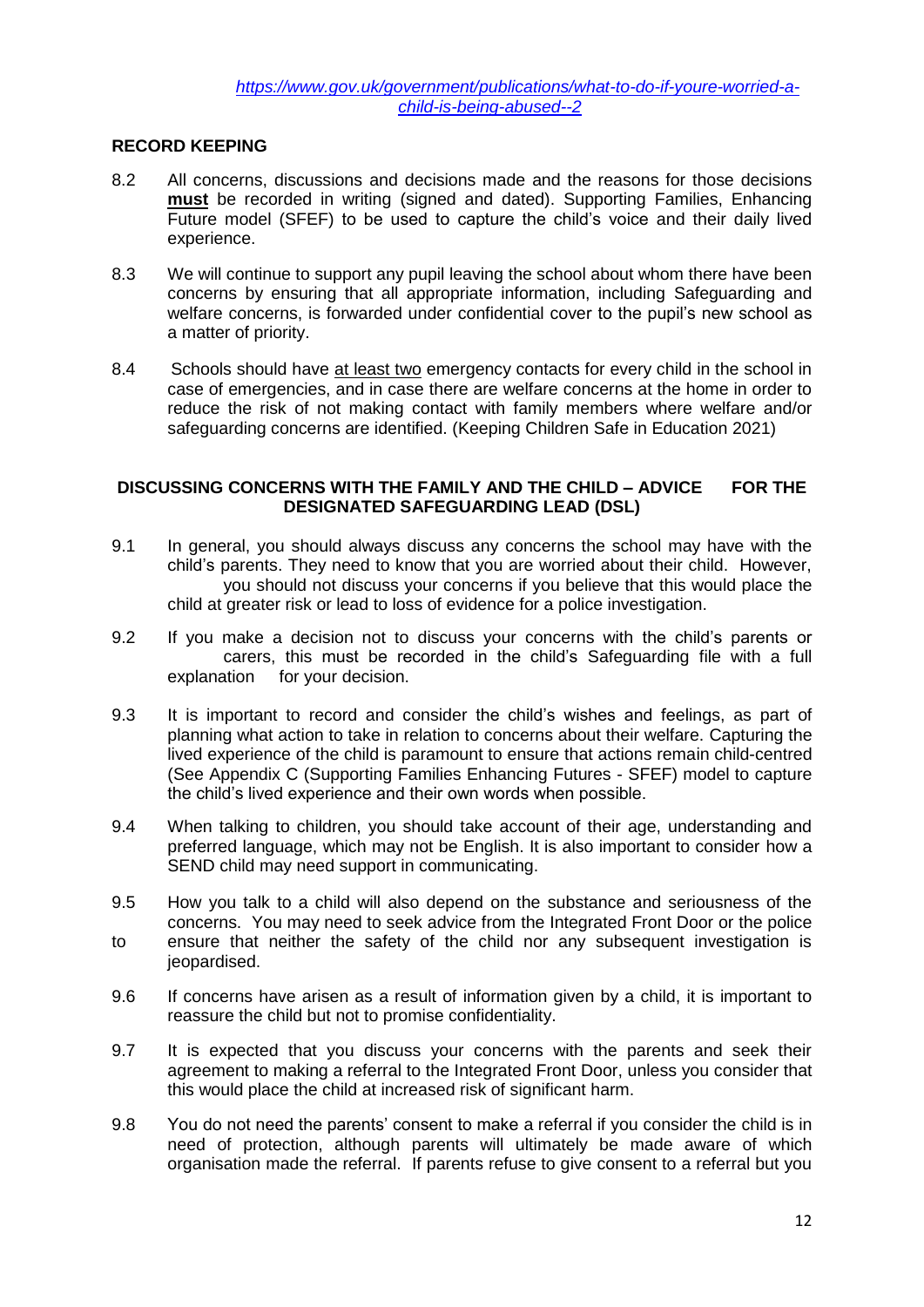decide to continue, you need to make this clear to the Integrated Front Door [\(IFD@wirral.gov.uk](mailto:IFD@wirral.gov.uk) 0151 606 2008).

- 9.9 If you decide to refer the child without the parents' consent, make sure to record this with a full explanation of your decision.
- 9.10 When you make your referral, you should agree with the Integrated Front Door what the child and parents will be told, by whom and when.
- **MAKING A REFERRAL -** If a child or young person is at risk of harm, abuse or neglect please report it to the **Integrated Front Door**

# **Mon-Fri, 9:00am – 5.00pm Tel: 0151 606 2008 Outside of these hours Tel: 0151 677 6557**

# **Email: [IFD@wirral.gov.uk](mailto:IFD@wirral.gov.uk)**

In an emergency always call police on 999.

If you think there has been a crime but it is not an emergency call 101.

## **The new online Request for Services referral form can be accessed here:**

*[https://wirral-](https://wirral-self.achieveservice.com/service/Children_and_families_request_for_support_form)*

*[self.achieveservice.com/service/Children\\_and\\_families\\_request\\_for\\_support\\_form](https://wirral-self.achieveservice.com/service/Children_and_families_request_for_support_form)*

#### **10 SAFER WORKFORCE AND MANAGING ALLEGATIONS AGAINST STAFF AND VOLUNTEERS (This procedure is detailed in Appendix C, Section 4)**

10.1 We will prevent people who pose risks to children from working in our school by ensuring that all individuals working in any capacity at our school have been subjected to safeguarding checks in line with *Keeping Children Safe in Education: Statutory Guidance for Schools and Colleges, September 2021.* In addition to obtaining the DBS certificate described, anyone who is appointed to carry out teaching work will require an additional check to ensure they are not prohibited from teaching. See Appendix C.

A check of any prohibition can be carried out using the Teacher Services' system that may be found here: *<https://teacherservices.education.gov.uk/> (January 2018)*

Prohibition orders are described in the National College for Teaching and Leadership's (NCTL)

publication Teacher misconduct: the prohibition of teachers. It can be found here:

*[https://www.gov.uk/government/publications/teacher-misconduct-the-prohibition-of-teachers-](https://www.gov.uk/government/publications/teacher-misconduct-the-prohibition-of-teachers--3) [-3](https://www.gov.uk/government/publications/teacher-misconduct-the-prohibition-of-teachers--3)*

10.2 We will ensure that agencies and third parties supplying staff provide us evidence that they have made the appropriate level of safeguarding checks on individuals working in our school. See Appendix C, for information on Single Central Record (SCR). The single central record must cover the following people: all staff, including teacher trainees on salaried routes, agency and third-party and supply staff who work at the school. The Single Central Record is located electronically in a secure drive within the school's computer system, which can be accessed by all DSL trained staff and the Office Manager.

10.3 Every job description and person specification, and job advertisement will have a clear statement about the safeguarding responsibilities of the post holder. The school website will echo this within our 'Vacancies' section.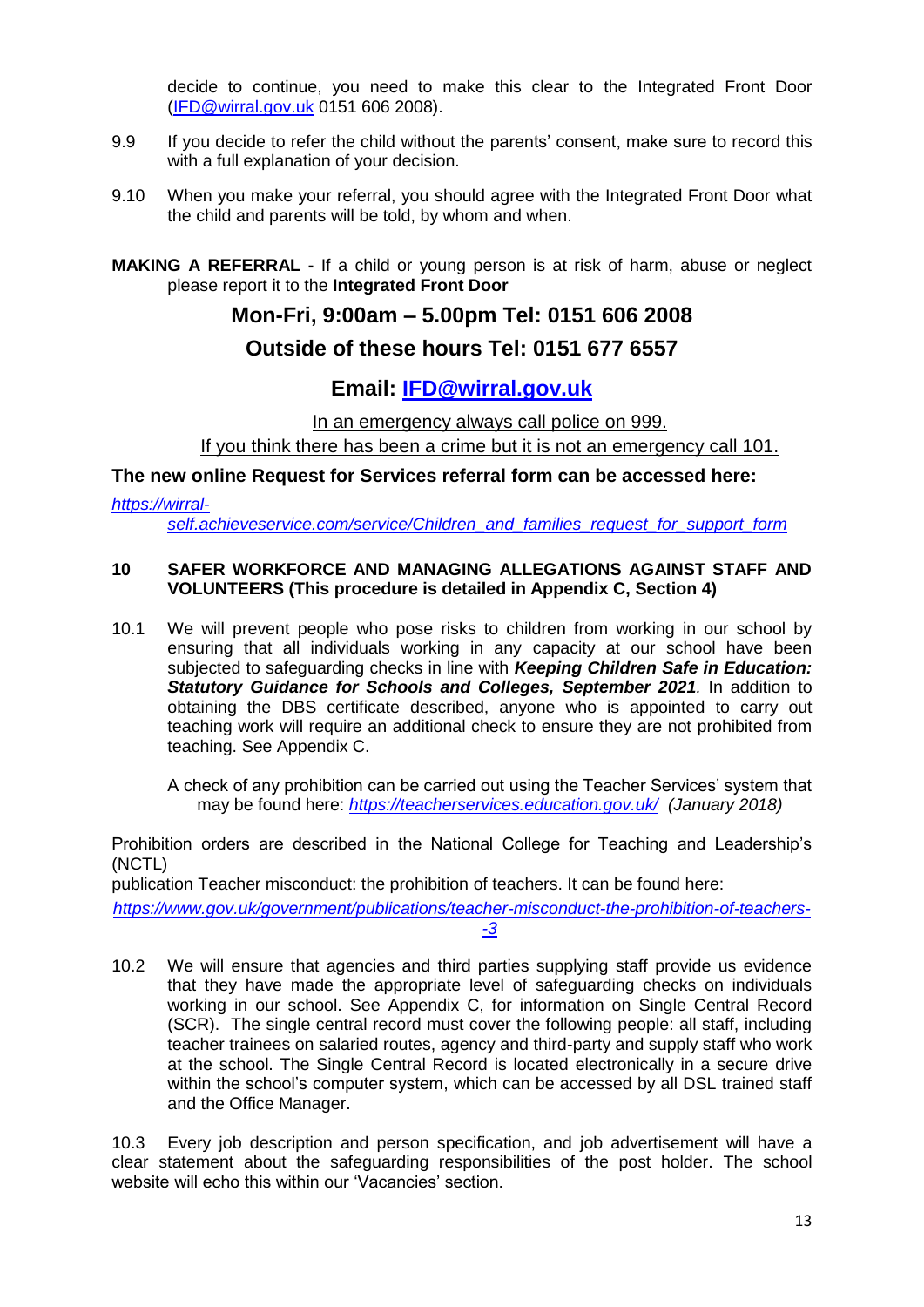- 10.4 We will ensure that at least one member of every interview panel has completed safer recruitment training within the last 5 years.
- 10.5 We have a procedure in place to manage allegations against members of staff, supply staff and volunteers (and to respond to low level concerns) in line with WSCP procedures here: *[allegations against staff procedure.](https://www.wirralsafeguarding.co.uk/wp-content/uploads/2020/12/LADO-Managing-Allegations-against-Staff-Procedure.pdf)* We will communicate with Local Authority Designated Officer (LADO), through consultations and referrals when needed.
- 10.6 Supply teachers we will consider all allegations against an individual not directly employed by, where disciplinary procedures do not fully apply, (for example, supply teachers provided by an employment agency) and ensure allegations are dealt with properly and communication with supply agency and Local Authority Designated Officer (LADO) is continued throughout the investigation.
- 10.7 There is an agreed staff behaviour policy (sometimes called the code of conduct) which is compliant with 'Safer Working Practices', and includes - acceptable use of technologies, staff/pupil relationships and communications including the use of social media. The staff behaviour policy is located within the school office.
- 10.8. For agency and third party supply staff, schools and colleges must also include whether written confirmation has been received that the employment business supplying the member of supply staff has carried out the relevant checks and obtained the appropriate certificates, and the date that confirmation was received and whether any enhanced DBS certificate check has been provided in respect of the member of staff.

# **Further Guidance can be accessed:**

*[http://www.rrrecruitment.com/wp-content/uploads/2016/04/Guidance-for-Safer-Working-](http://www.rrrecruitment.com/wp-content/uploads/2016/04/Guidance-for-Safer-Working-Practice-October-2015.pdf)[Practice-October-2015.pdf](http://www.rrrecruitment.com/wp-content/uploads/2016/04/Guidance-for-Safer-Working-Practice-October-2015.pdf)*

#### **11 STAFF INDUCTION, TRAINING AND DEVELOPMENT**

- 11.1 All new members of staff, including newly-qualified teachers and teaching assistants, will be given induction that includes basic safeguarding training on how to recognise signs of abuse, how to respond to any concerns, e-safety and familiarisation with the safeguarding policy, staff code of conduct, Keeping Children Safe in Education: Statutory Guidance for Schools and Colleges, Part One, September 2020 and other related policies. There are mechanisms in place, such as safeguarding updates, to assist staff to understand and discharge their role and responsibilities as set out in Part one of Keeping Children Safe in Education. Staff should also read, ["Working](https://www.gov.uk/government/publications/working-together-to-safeguard-children--2)  [Together to Safeguard Children.](https://www.gov.uk/government/publications/working-together-to-safeguard-children--2)" July 2018
- 11.2 The induction will be proportionate to staff members' roles and responsibilities
- 11.3 All Designated Safeguarding Leads (DSLs) will undergo updated Safeguarding training every two years. DSL's should undertake Prevent awareness training and disseminate the training to all staff.
- 11.4 All staff members of the school will undergo face to face training (whole-school training) which is regularly updated and at least every three years. *All governors must undergo governor specific awareness training at least every two years –*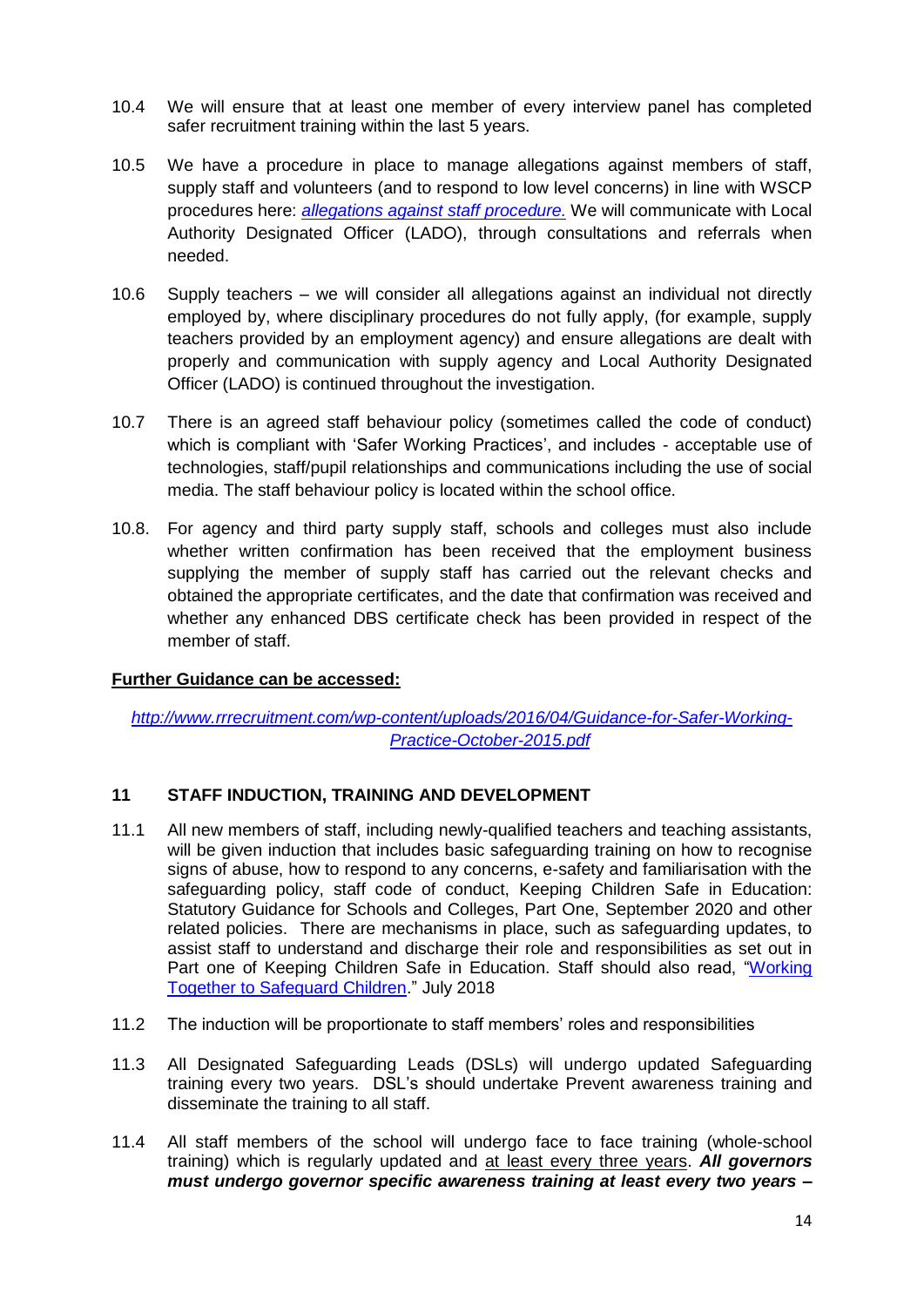*this is to be decided by the school / setting*. All staff will have access to WSCP multi-agency safeguarding training and e-learning. <https://www.wirralsafeguarding.co.uk/training/>

- 11.5 Staff members who miss the whole-school training will be required to undertake other relevant training to make up for it, e.g. by joining another school's whole-school training, booking onto whole-school training mop-up sessions. To book mop up sessions visit safeguarding partnership website: <https://www.wirralsafeguarding.co.uk/safeguarding-training-for-schools/>
- 11.6 The nominated governor for safeguarding will undergo training prior to or soon after appointment to the role; this training will be updated every three years.
- 11.7 We will ensure that staff members provided by other agencies and third parties, e.g. supply teachers and contractors, have received appropriate safeguarding training commensurate with their roles before starting work. They will be given the opportunity to take part in whole-school training if it takes place during their period of work for the school.
- 11.8 The Designated Safeguarding Lead will provide briefings to the school on any changes to safeguarding legislation and procedures and relevant learning from local and national serious case reviews. These will occur annually or more frequently when necessary.

*<https://www.wirralsafeguarding.co.uk/professionals/serious-case-reviews/>*

11.9 The school will maintain accurate and up to date records of staff induction and training.

#### **12 CONFIDENTIALITY, CONSENT AND INFORMATION SHARING**

- 12.1 We recognise that all matters relating to Safeguarding are confidential.
- 12.2 The head teacher or the Designated Safeguarding Lead will disclose any information about a pupil to other members of staff on a need-to-know basis only
- 12.3 All staff members must be aware that they cannot promise a child to keep key information a secret or to themselves which might compromise the child's safety or well-being.
- 12.4 All staff members have a professional responsibility to share information with other agencies in order to safeguard children.
- 12.5 All staff members who come into contact with children will be given appropriate training to understand the purpose of information sharing in order to safeguard and promote children's welfare.
- 12.6 We will ensure that staff members are confident about what they can and should do under the law, including how to obtain consent to share information and when information can be shared without consent.
- 12.7 Staff should not assume a colleague or another professional will take action and share information that might be critical in keeping children safe. They should be mindful that early information sharing is vital for effective identification, assessment and allocation of appropriate service provision. [Information Sharing: Advice for](https://www.gov.uk/government/publications/safeguarding-practitioners-information-sharing-advice)  [Practitioners Providing Safeguarding Services to Children, Young People, Parents](https://www.gov.uk/government/publications/safeguarding-practitioners-information-sharing-advice)  [and Carers](https://www.gov.uk/government/publications/safeguarding-practitioners-information-sharing-advice) supports staff who have to make decisions about sharing information. This advice includes the seven golden rules for sharing information and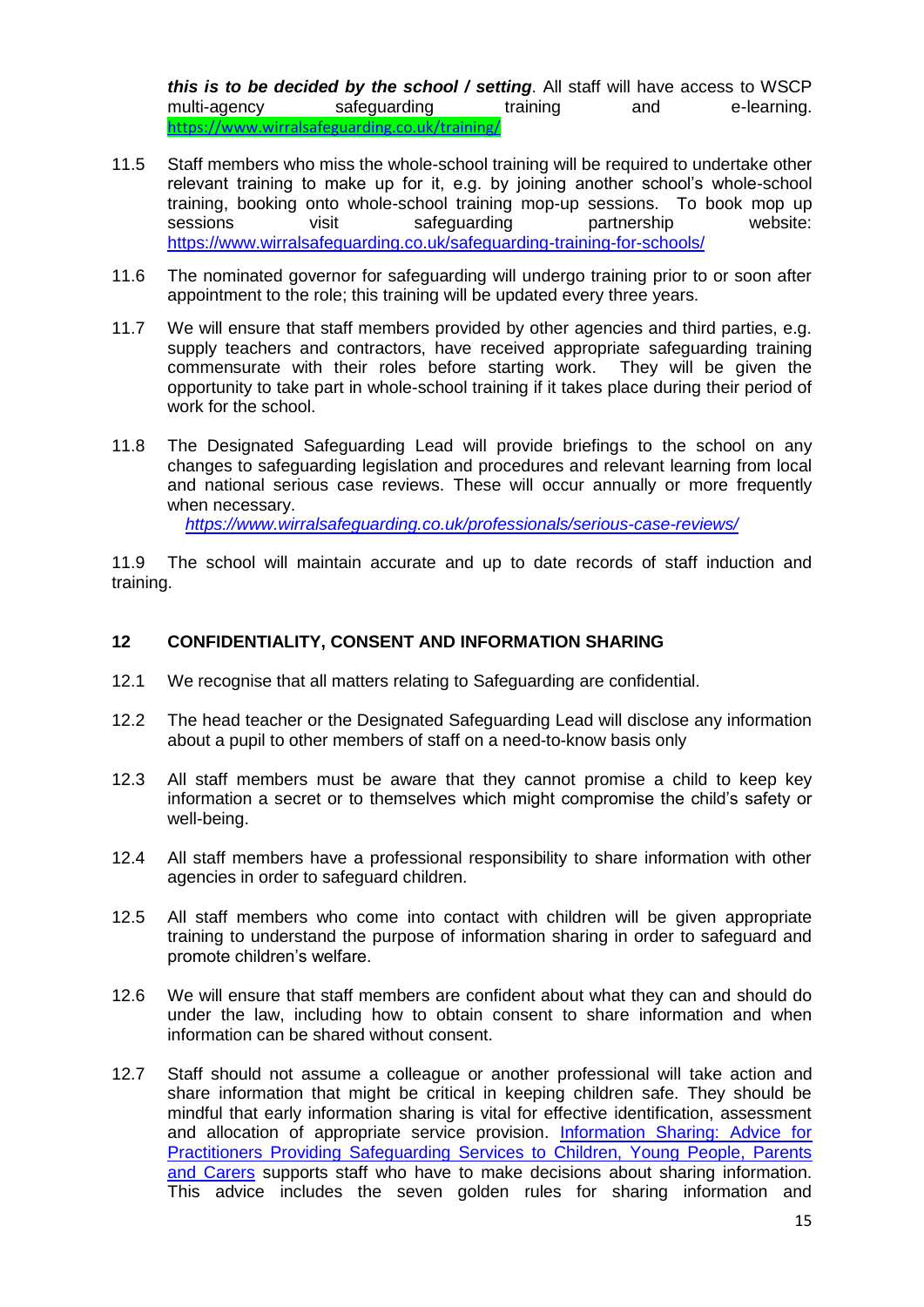considerations with regard to the Data Protection Act 2018 and General Data Protection Regulation (GDPR). If in any doubt about sharing information, staff should speak to the designated safeguarding lead or a deputy. Fears about sharing information must not be allowed to stand in the way of the need to promote the welfare, and protect the safety of children. (KCSIE 2021)

# **13 INTER-AGENCY WORKING**

- 13.1 We will develop and promote effective working relationships with other agencies, including agencies providing early help services to children, the police and Children's Social Care. Early help means providing support as soon as a problem emerges at any point in a child's life, from the foundation years through to the teenage years. For more information on Early Help click: <https://www.wirralsafeguarding.co.uk/professionals/what-is-early-help/>
- 13.2 We will ensure that relevant staff members participate in multi-agency meetings and forums, including child protection conferences and core groups, to consider individual children.
- 13.3 We will participate in Child Safeguarding Practice Reviews (CSPR's), other reviews and file audits as and when required to do so by the Wirral Safeguarding Children Partnership. We will ensure that we have a clear process for gathering the evidence required for reviews and audits and embed recommendations into practice and compile required actions within agreed timescales.

## **14 CONTRACTORS, SERVICE AND ACTIVITY PROVIDERS AND WORK PLACEMENT PROVIDERS**

- 14.1 We will ensure that contractors and providers are aware of our school's safeguarding policy and procedures. We will require that employees and volunteers provided by these organisations use our procedure to report concerns.
- 14.2 We will seek assurance that employees and volunteers provided by these organisations and working with our children have been subjected to the appropriate level of safeguarding check in line with *Keeping Children Safe in Education: Statutory Guidance for Schools and Colleges, 2021.* If assurance is not obtained, permission to work with our children or use our school premises may be refused.
- 14.3 When we commission services from other organisations, we will ensure that compliance with our policy and procedures is a contractual requirement.

#### **15 WHISTLE-BLOWING AND COMPLAINTS**

15.1 We recognise that children cannot be expected to raise concerns in an environment where staff members fail to do so. The school/MAT's Whistle Blowing policy is located on the school's website and is available on request from the school office. Whistleblowing: guidance and code of practice for employers is located: *[https://assets.publishing.service.gov.uk/government/uploads/system/uploads/attachm](https://assets.publishing.service.gov.uk/government/uploads/system/uploads/attachment_data/file/415175/bis-15-200-whistleblowing-guidance-for-employers-and-code-of-practice.pdf) [ent\\_data/file/415175/bis-15-200-whistleblowing-guidance-for-employers-and-code-of](https://assets.publishing.service.gov.uk/government/uploads/system/uploads/attachment_data/file/415175/bis-15-200-whistleblowing-guidance-for-employers-and-code-of-practice.pdf)[practice.pdf](https://assets.publishing.service.gov.uk/government/uploads/system/uploads/attachment_data/file/415175/bis-15-200-whistleblowing-guidance-for-employers-and-code-of-practice.pdf) (March 2015)*

Whistleblowing Advice Line is available for all worker - 0800 028 0285 - Email *[help@nspcc.org.uk](mailto:help@nspcc.org.uk)*

15.2 We will ensure that all staff members are aware of their duty to raise concerns, where they exist, about the management of Safeguarding, which does include the attitude or actions of colleagues. If necessary, they will speak with the head teacher, the chair of the governing body or with the Local Authority Designated Officer (LADO).